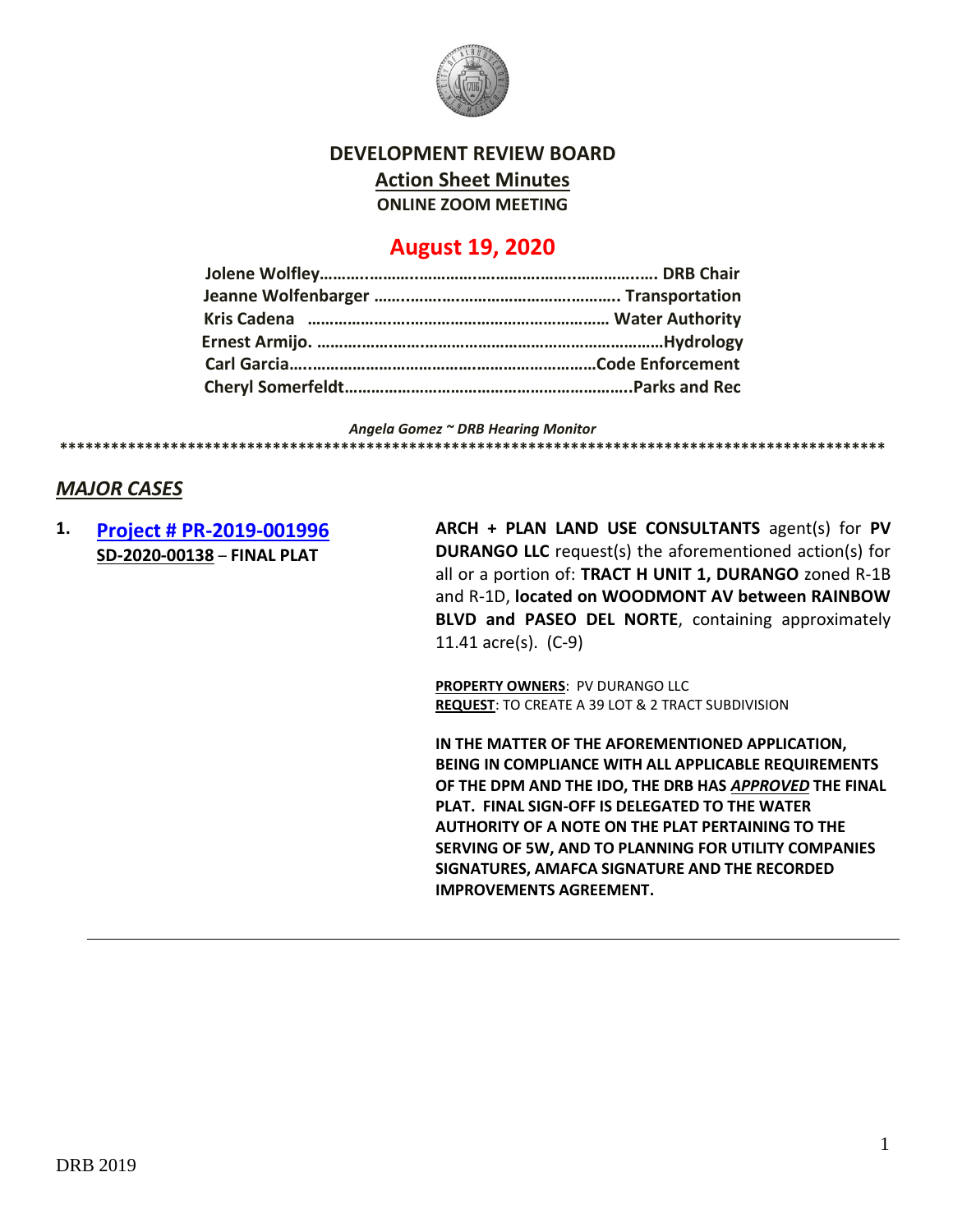**2**. **[Project # PR-2020-003887](http://data.cabq.gov/government/planning/DRB/PR-2020-003887/DRB%20Submittals/PR-2020-003887_Jul_29_2020_Supp/) (1010532) SI-2020-00367** – **SITE PLAN**

**SCOTT ANDERSON** agent(s) for **MICHAEL DRESKIN** request(s) the aforementioned action(s) for all or a portion of: **LOT 5, BLOCK 23, BROAD ACRES ADDN,** zoned MX-M, located at **2818 4TH ST NW**, containing approximately 1.27 acre(s). (H-14) *[Deferred from 7/8/20, 7/22/20, 7/29/20]*

**PROPERTY OWNERS**: MICHAEL DRESKIN **REQUEST**: SITE PLAN FOR APARTMENT WITH MORE THAN 50 UNITS

**DEFERRED TO SEPTEMBER 2 ND, 2020.**

#### *MINOR CASES*

| 3. | PR-2019-002671<br>(1007140)<br>SD-2020-00144 - AMENDMENT TO<br><b>INFRASTRUCTURE LIST</b> | MARK GOODWIN & ASSOCIATES, PA agent(s) for JTH, LLC<br>request(s) the aforementioned action(s) for all or a portion<br>of: TRACT 2-A, JUAN TABO HILLS, UNIT 1 zoned R-T,<br>located at MONACHOS RD between JUAN TABO BLVD<br>AND TIJERAS ARROYO, containing approximately 9.54<br>$\arccos(5)$ . (M-22)                                                                                                   |
|----|-------------------------------------------------------------------------------------------|-----------------------------------------------------------------------------------------------------------------------------------------------------------------------------------------------------------------------------------------------------------------------------------------------------------------------------------------------------------------------------------------------------------|
|    |                                                                                           | PROPERTY OWNERS: PULTE HOMES, EASTSIDE DEVELOPMENT<br>REQUEST: AMENDMENT TO INFRASTRUCTURE LIST - REMOVAL OF<br><b>LOMR LINE ITEM</b>                                                                                                                                                                                                                                                                     |
|    |                                                                                           | IN THE MATTER OF THE AFOREMENTIONED APPLICATION,<br>BEING IN COMPLIANCE WITH ALL APPLICABLE REQUIREMENTS<br>OF THE DPM AND THE IDO, THE DRB HAS APPROVED THE<br>AMENDED INFRASTRUCTURE L IST WITH THE CONDITION AS<br><b>INDICATED BY HYDROLOGY THAT THE LOMR FOR UNIT 3B BE</b><br>ADDRESSED VIA THE INFRASTRUCTURE LIST FOR PROJECT #<br>1005278, APPLICATION #17DRB-70097, EXTENSION #17DRB-<br>70006. |
| 4. | PR-2020-004242<br>VA-2020-00268 - WAIVER TO IDO                                           | MODULUS ARCHITECTS INC. /ANGELA WILLIAMSON<br>agent(s) for CENTRAL AVE & ATRISCO PROS REAL ESTATE,<br>LLC request(s) the aforementioned action(s) for all or a<br>portion of: TRACT AA, RANCHO VILLAGE PARTNERS zoned<br>MX-M, located at 4201 CENTRAL AVE NW between<br>CENTRAL AVE SW and ATRISCO DR SW, containing<br>approximately 13.1683 acre(s). (J-12)                                            |
|    |                                                                                           | PROPERTY OWNERS: CENTRAL AVE & ATRISCO PROS REAL ESTTE, LLC<br>C/O MICHAEL PROVENZANO<br>REQUEST: WAIVER TO THE IDO PER PARKING AND LOADING STANDARD                                                                                                                                                                                                                                                      |
|    |                                                                                           | DEFERRED TO SEPTEMBER 2 <sup>ND</sup> , 2020.                                                                                                                                                                                                                                                                                                                                                             |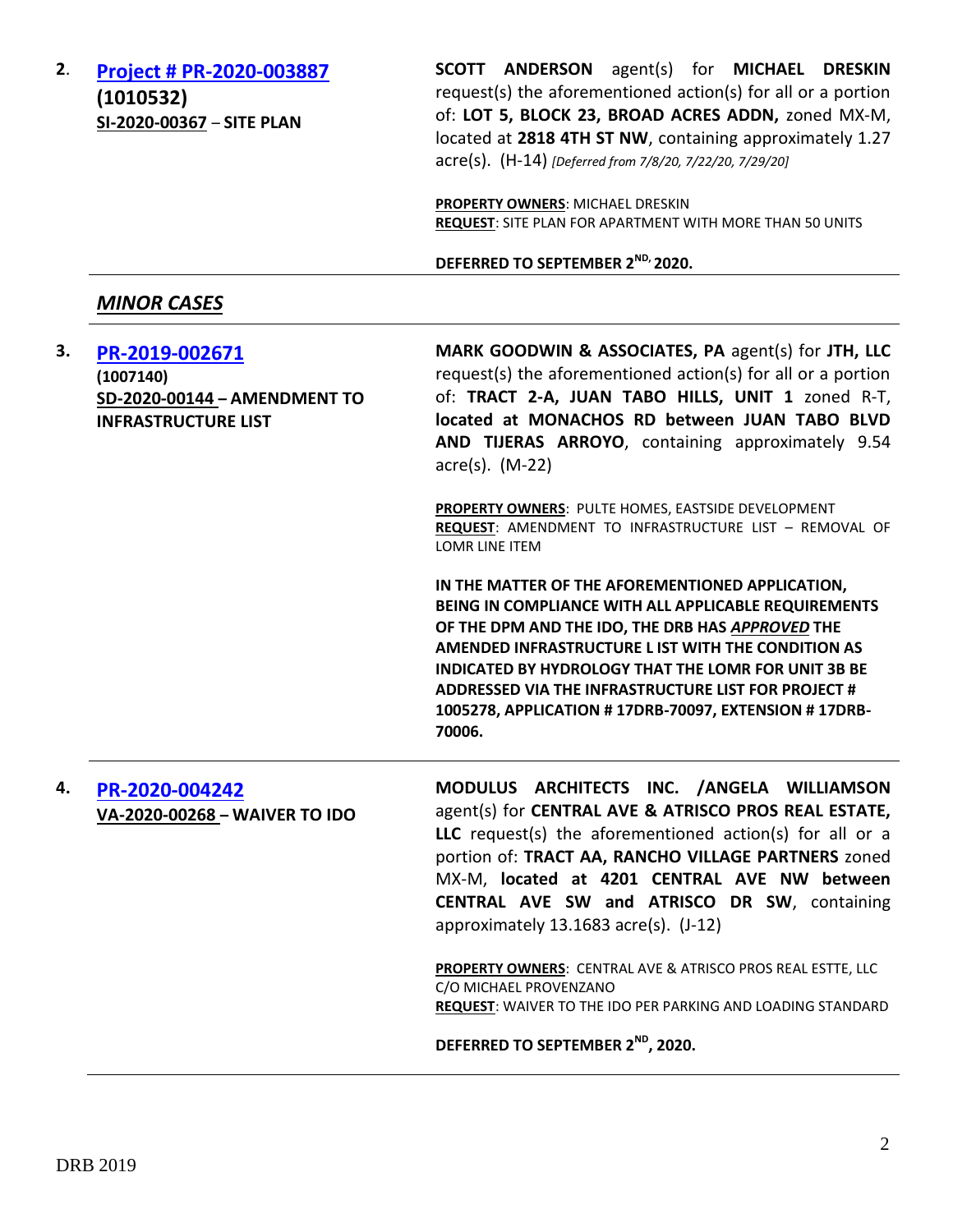| 5. | PR-2020-004077<br>SD-2020-00146 - PRELIMINARY/FINAL<br><b>PLAT</b><br><b>VA-2020-00269- VARIANCE TO DPM</b><br>(Sketch Plat 7/15/20) | <b>SURVEYING, INC.</b> agent(s) for <b>MILTON</b><br><b>WAYJOHN</b><br><b>BACA/ROBERT RANDAZZO</b> request(s) the aforementioned<br>action(s) for all or a portion of: Tracts 1-3 block 4, COLLEGE<br>VIEW BUSINESS ADDITION, zoned MX-M, located at 3901<br>CENTRAL AVE NE between MORNINGSIDE AVE NE and<br>ALISO DR NE, containing approximately 0.2357 acre(s).<br>$(K-15)$<br>PROPERTY OWNERS: MILTON S. BACA/ROBERT RANDAZZO                                                                                   |
|----|--------------------------------------------------------------------------------------------------------------------------------------|----------------------------------------------------------------------------------------------------------------------------------------------------------------------------------------------------------------------------------------------------------------------------------------------------------------------------------------------------------------------------------------------------------------------------------------------------------------------------------------------------------------------|
|    |                                                                                                                                      | REQUEST: ADJUST INTERIOR LOT LINES BETWEEN 3 LOTS TO FOLLOW<br>BUILDING FIREWALLS AND WAIVER TO DPM FOR ALLEY WIDTH.<br>IN THE MATTER OF THE AFOREMENTIONED APPLICATION,<br>BEING IN COMPLIANCE WITH ALL APPLICABLE REQUIREMENTS<br>OF THE DPM AND THE IDO, THE DRB HAS APPROVED THE                                                                                                                                                                                                                                 |
|    |                                                                                                                                      | VARIANCE TO DPM AND PRELIMINARY/ FINAL PLAT. FINAL<br>SIGN OFF IS DELEGATED TO: THE WATER AUTHORITY FOR<br><b>CONFIRMATION OF EASEMENTS FOR THE PRESERVING OF</b><br><b>EXISTING UTILITIES AND TO PLANNING FOR UTILITY</b><br><b>COMPANIES SIGNATURES, AMAFCA SIGNATURE AND FOR THE</b><br><b>AGIS DXF.</b>                                                                                                                                                                                                          |
| 6. | <b>Project # PR-2020-003222</b><br>SD-2020-00116 - PRELIMINARY/FINAL<br><b>PLAT</b><br>(Sketch Plat 1/8/20)                          | CSI - CARTESIAN SURVEY'S INC. agent(s) for MALL AT<br>COTTONWOOD II LLC C/O WASHINGTON PRIME GROUP LP<br>request(s) the aforementioned action(s) for all or a portion<br>of: TRACT B-4-A, 2 <sup>ND</sup> REVISION COTTONWOOD MALL,<br>zoned MX-M, located at 10000 COORS BYPASS NW<br>between 7 BAR LOOP and COORS BLVD NWP, containing<br>approximately 11.6624 acre(s). (B-13) [Deferred from 7/8/20,<br>7/22/20, 7/29/20, 8/5/20]<br>PROPERTY OWNERS: MALL AT COTTONWOOD II LLC C/O WASHINGTON<br>PRIME GROUP LP |

REQUEST: SUBDIVIDE ONE EXISTING TRACT INTO 2 NEW TRACTS

**DEFERRED TO AUGUST 26TH, 2020.**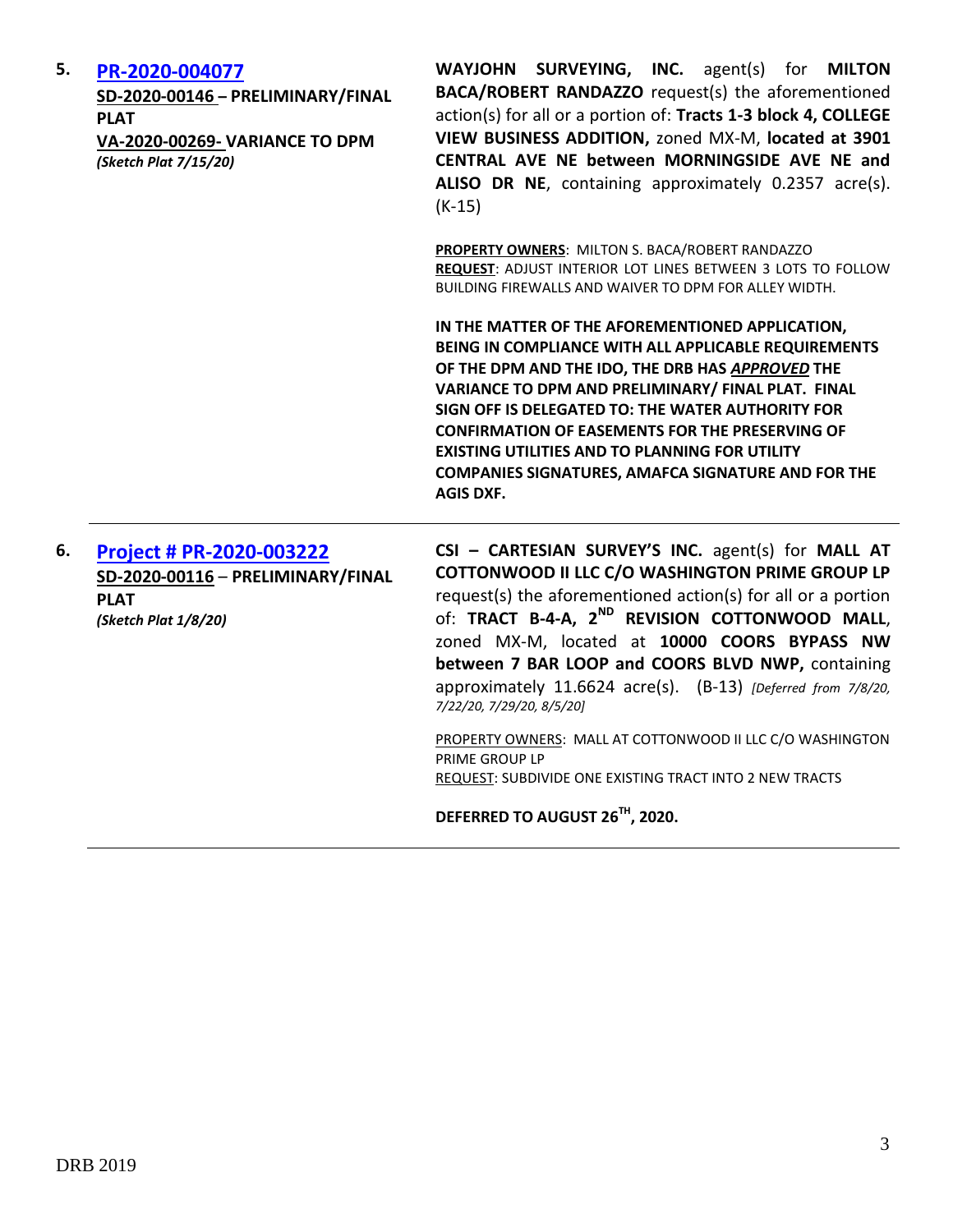| 7. | PR-2019-002905<br>SD-2020-00132 - PRELIMINARY/FINAL<br><b>PLAT</b><br>(Sketch Plat 1/15/20)                   | ARCH + PLAN LAND USE CONSULTANTS agent(s) for<br>SUNPORT PARK HOSPITALITY LLC<br>request(s) the<br>aforementioned action(s) for all or a portion of: 2-A-2,<br>SUNPORT PARK, zoned NR-BP, located at WOODWARD RD<br>between UNIVERSITY BLVD and TRANSPORT ST, containing<br>approximately 2.0473 acre(s). (M-15) [Deferred from 7/15/20,<br>$7/29/20$ ]                                                               |
|----|---------------------------------------------------------------------------------------------------------------|-----------------------------------------------------------------------------------------------------------------------------------------------------------------------------------------------------------------------------------------------------------------------------------------------------------------------------------------------------------------------------------------------------------------------|
|    |                                                                                                               | PROPERTY OWNERS: SUNPORT PARK HOSPITALITY LLC<br>REQUEST: CREATE 2 LOTS FROM 1 EXISTING LOT, GRANT ADDITIONAL<br>RECIPROCAL CROSS ACCESS, DRAINAGE EASEMENT                                                                                                                                                                                                                                                           |
|    |                                                                                                               | DEFERRED TO SEPTEMBER 16TH, 2020.                                                                                                                                                                                                                                                                                                                                                                                     |
| 8. | Project # PR-2018-001374<br>SD-2020-00118 - PRELIMINARY/FINAL<br><b>PLAT</b>                                  | ARCH + PLAN LAND USE CONSULTANTS agent(s) for NM<br><b>RESIDENTIAL FINANCIAL SOLUTIONS</b> request(s) the<br>aforementioned action(s) for all or a portion of: 214-A-X,<br>215-B AND LOT 1 BLOCK 21, TORREON SUBDIVISION,<br>zoned R-1A, located at 401, 407, 411 ANDERSON AVE SE<br>between JOHN ST and BROADWAY BLVD, containing<br>approximately 0.38 acre(s). (L-14) [Deferred from 7/8/20,7/22/20,<br>$8/5/20$ ] |
|    |                                                                                                               | <b>PROPERTY OWNERS: NM RESIDENTIAL FINANCIAL SOLUTIONS</b><br><b>REQUEST: LOT REALIGNMENT</b>                                                                                                                                                                                                                                                                                                                         |
|    |                                                                                                               | IN THE MATTER OF THE AFOREMENTIONED APPLICATION,<br>BEING IN COMPLIANCE WITH ALL APPLICABLE REQUIREMENTS<br>OF THE DPM AND THE IDOTHE DRB HAS APPROVED THE<br>PRELIMINARY/ FINAL PLAT. FINAL SIGN OFF IS DELEGATED TO:<br><b>TRANSPORTATION FOR THE TEMPORARY FENCE REMOVAL IN</b><br>THE RIGHT OF WAY AND TO PLANNING FOR AGIS DXF AND FOR<br><b>CONFIRMATION THAT THE PLAT HAS THE CORRECT SCALE.</b>               |
| 9. | <b>Project # PR-2019-002268</b><br>SD-2020-00110 - PRELIMINARY/FINAL<br><b>PLAT</b><br>(Sketch Plat 12/18/19) | <b>COMMUNITY SCIENCES CORPORATION agent(s) for OUR</b><br><b>LAND LLC</b> request(s) the aforementioned action(s) for all or<br>a portion of: LOT A-4, LANDS OF MICHAEL J. SNOW AND<br>ELIZABETH T. SNOW, zoned R-A, located at 2945 TRELLIS<br>DR. NW between DECKER RD NW and CAMPBELL RD NW,<br>containing approximately 0.8301 acre(s). (G-12) [Deferred from<br>7/8/20, 7/22/20, 7/29/20, 8/5/20, 8/12/20]       |
|    |                                                                                                               | PROPERTY OWNERS: OUR LAND LLC<br>REQUEST: DIVIDE ONE EXISTING LOT INTO 3 NEW LOTS, GRANT<br><b>EASEMENTS</b>                                                                                                                                                                                                                                                                                                          |
|    |                                                                                                               | DEFERRED TO SEPTEMBER 2 <sup>ND</sup> , 2020.                                                                                                                                                                                                                                                                                                                                                                         |